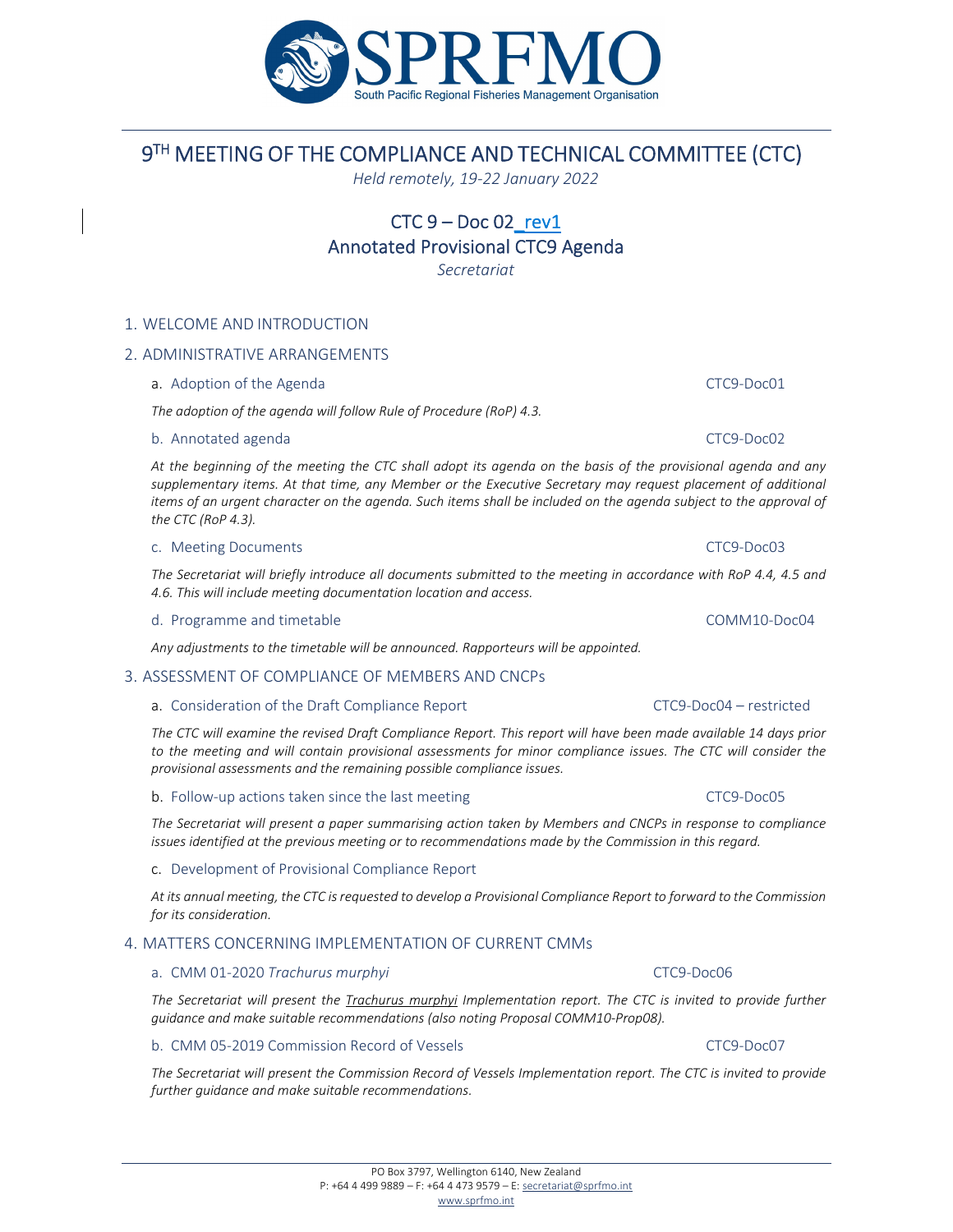# $CTC9 - Doc 02$ <sub>rev1</sub> *Annotated Provisional CTC9 Agenda*

# c. CMM 06‐2020 Commission VMS Implementation report CTC9‐Doc08 + Doc08.1‐restricted

*The Secretariat will present the Commission VMS Implementation and operation report, including a summary of VMS* issues (restricted annex) and proposed workplan for 2022. The CTC is invited to provide further guidance and make *suitable recommendations.*

### d. CMM 07‐2019 Port Inspection Implementation report CTC9‐Doc09

The Secretariat will present the Port inspection Implementation report and the CTC is invited to provide further *guidance and make suitable recommendations (noting also CTC9‐Doc13)*

# e. CMM 07‐2019 Report of the Port Inspection Intersession Working Group CTC9‐Doc13

The Chairperson of the PI-WG (Fiona HARFORD- EU) will present the report on the Intersessional Working Group *meeting activities and outcomes. The CTC is invited to provide further guidance and make suitable recommendations.*

#### f. CMM 16‐2019 SPRFMO Observer Programme CTC9‐Doc10 (*Including evaluation Observer Programmes*)

*The Secretariat will present the SPRFMO Observer Programme Implementation report. The CTC is invited to provide further guidance and make suitable recommendations, including in relation to the three final reports regarding SPRFMO Accreditation of the national Observer programmes for Ecuador, Korea and Chinese Taipei.*

### g. The 2020 VME Encounter

*New Zealand has requested that the CTC discuss potential management actions pursuant to the implementation of paragraph 33 of CMM03‐2021*.

# 5. EXAMINATION OF CURRENT AND DRAFT IUU VESSEL LIST

a. Examination of the 2022 Draft IUU Vessel List CTC9‐Doc11 – restricted

The CTC will examine the 2022 Draft IUU Vessel List and may remove vessels as per paragraph 12 of CMM 04-2020 *(IUU Vessel List).*

#### b. Examination of the Current (2021) IUU Vessel List CTC9‐Doc11– restricted

The CTC will examine the Current IUU Vessel List, including any available updates, and may recommend which vessels if any should be removed from the list\* as per paragraph 13b of CMM 04-2020 (IUU Vessel List).

*(\*Note: There are no vessels on the 2021 SPRFMO IUU list)*

# c. Development of a 2022 Provisional IUU Vessel List

Following the examination of the Draft and Current IUU Vessel List, the CTC shall adopt a 2022 Provisional IUU List and recommend to the Commission which, if any, vessels shall be removed\* from the Current IUU Vessel List.

*(\*Note: not appliable for this meeting as there are no vessels on the 2021 SPRFMO IUU list)*

# 6. ASSESSMENT OF CNCPs APPLICATIONS

#### a. Current CNCPs CTC9‐Doc12

*The CTC shall consider applications from Curacao, Liberia and Panama to renew CNCP status and provide recommendations to the Commission.*

#### b. Other applicants

*The CTC shall consider the application received from Belize for CNCP status.*

# 7. CONSERVATION AND MANAGEMENT MEASURES

- a. Proposals to amend current CMMs:
	- a1. CMM 12‐2020 Transhipment (ECU) COMM10‐Prop01
	- a2. CMM 14b‐2020 Exploratory Potting (COK) COMM10‐Prop02/Prop2.1
	- a3. CMM 18‐2020 Jumbo Flying Squid Fishery (ECU) COMM10‐Prop03
	- a4. CMM 18‐2020 Jumbo Flying Squid Fishery (CHN) COMM10‐Prop04
	- a5. CMM 18‐2020 Jumbo Flying Squid Fishery (EU) COMM10‐Prop05
-